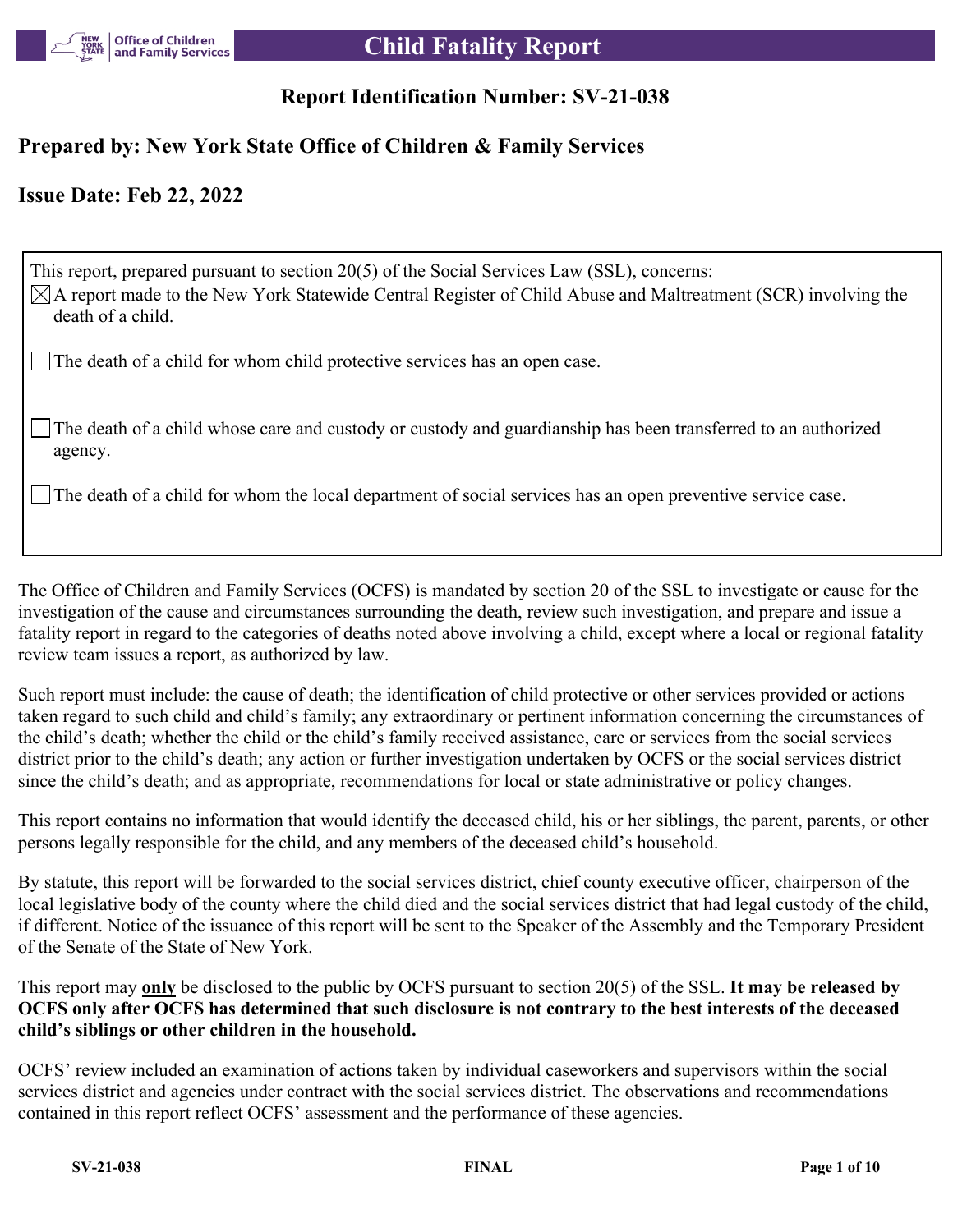

# **Abbreviations**

| <b>Relationships</b>                                 |                                                                       |                                       |  |  |  |
|------------------------------------------------------|-----------------------------------------------------------------------|---------------------------------------|--|--|--|
| <b>BM-Biological Mother</b>                          | SM-Subject Mother                                                     | SC-Subject Child                      |  |  |  |
| <b>BF-Biological Father</b>                          | SF-Subject Father                                                     | OC-Other Child                        |  |  |  |
| MGM-Maternal Grand Mother                            | <b>MGF-Maternal Grand Father</b>                                      | FF-Foster Father                      |  |  |  |
| PGM-Paternal Grand Mother                            | PGF-Paternal Grand Father                                             | DCP-Day Care Provider                 |  |  |  |
| MGGM-Maternal Great Grand Mother                     | MGGF-Maternal Great Grand Father                                      | PGGF-Paternal Great Grand Father      |  |  |  |
| PGGM-Paternal Great Grand Mother                     | MA/MU-Maternal Aunt/Maternal Uncle PA/PU-Paternal Aunt/Paternal Uncle |                                       |  |  |  |
| <b>FM-Foster Mother</b>                              | <b>SS-Surviving Sibling</b>                                           | <b>PS-Parent Sub</b>                  |  |  |  |
| CH/CHN-Child/Children                                | <b>OA-Other Adult</b>                                                 |                                       |  |  |  |
|                                                      | Contacts                                                              |                                       |  |  |  |
| <b>LE-Law Enforcement</b>                            | <b>CW-Case Worker</b>                                                 | CP-Case Planner                       |  |  |  |
| Dr.-Doctor                                           | ME-Medical Examiner                                                   | <b>EMS-Emergency Medical Services</b> |  |  |  |
| DC-Day Care                                          | FD-Fire Department                                                    | <b>BM-Biological Mother</b>           |  |  |  |
| <b>CPS-Child Protective Services</b>                 |                                                                       |                                       |  |  |  |
|                                                      | <b>Allegations</b>                                                    |                                       |  |  |  |
| <b>FX-Fractures</b>                                  | <b>II-Internal Injuries</b>                                           | L/B/W-Lacerations/Bruises/Welts       |  |  |  |
| S/D/S-Swelling/Dislocation/Sprains                   | C/T/S-Choking/Twisting/Shaking                                        | B/S-Burns/Scalding                    |  |  |  |
| P/Nx-Poisoning/ Noxious Substance                    | <b>XCP-Excessive Corporal Punishment</b>                              | PD/AM-Parent's Drug Alcohol Misuse    |  |  |  |
| CD/A-Child's Drug/Alcohol Use                        | <b>LMC-Lack of Medical Care</b>                                       | <b>EdN-Educational Neglect</b>        |  |  |  |
| <b>EN-Emotional Neglect</b>                          | <b>SA-Sexual Abuse</b>                                                | M/FTTH-Malnutrition/Failure-to-thrive |  |  |  |
| IF/C/S-Inadequate Food/ Clothing/<br>Shelter         | <b>IG-Inadequate Guardianship</b>                                     | LS-Lack of Supervision                |  |  |  |
| Ab-Abandonment                                       | OTH/COI-Other                                                         |                                       |  |  |  |
|                                                      | <b>Miscellaneous</b>                                                  |                                       |  |  |  |
| <b>IND-Indicated</b>                                 | UNF-Unfounded                                                         | SO-Sexual Offender                    |  |  |  |
| Sub-Substantiated                                    | Unsub-Unsubstantiated                                                 | <b>DV-Domestic Violence</b>           |  |  |  |
| LDSS-Local Department of Social                      | <b>ACS-Administration for Children's</b>                              | NYPD-New York City Police             |  |  |  |
| Service                                              | Services                                                              | Department                            |  |  |  |
| PPRS-Purchased Preventive<br>Rehabilitative Services | TANF-Temporary Assistance to Needy<br>Families                        | FC-Foster Care                        |  |  |  |
| MH-Mental Health                                     | <b>ER-Emergency Room</b>                                              | <b>COS-Court Ordered Services</b>     |  |  |  |
| <b>OP-Order of Protection</b>                        | <b>RAP-Risk Assessment Profile</b>                                    | FASP-Family Assessment Plan           |  |  |  |
| <b>FAR-Family Assessment Response</b>                | Hx-History                                                            | Tx-Treatment                          |  |  |  |
| <b>CAC-Child Advocacy Center</b>                     | PIP-Program Improvement Plan                                          | yo-year(s) old                        |  |  |  |
| <b>CPR-Cardiopulmonary Resuscitation</b>             | ASTO-Allowing Sex Abuse to Occur                                      |                                       |  |  |  |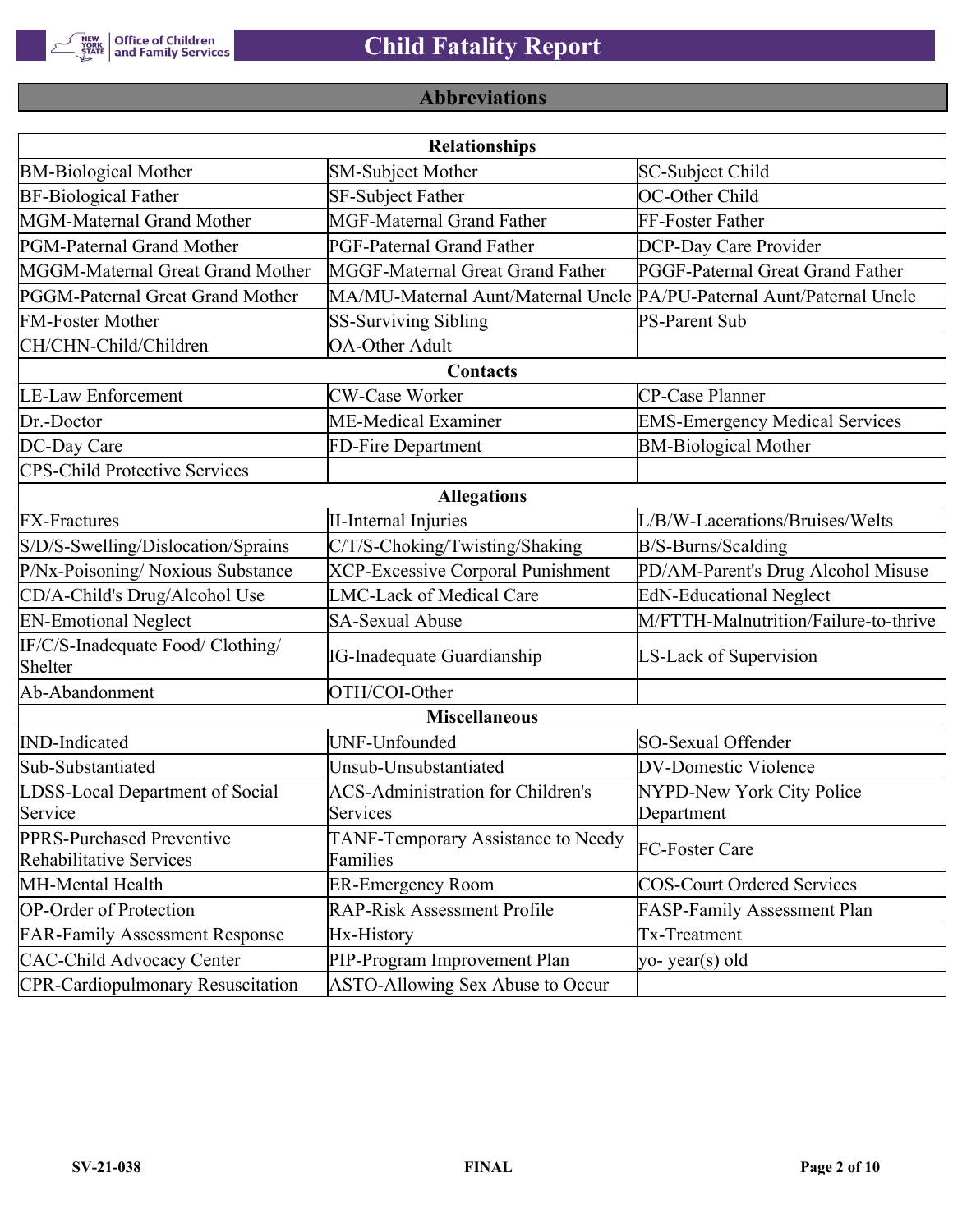#### **Case Information**

**Report Type:** Child Deceased **Jurisdiction:** Westchester **Date of Death:** 09/14/2021

**Age:** 6 month(s) **Gender:** Male **Initial Date OCFS Notified:** 09/16/2021

#### **Presenting Information**

On 9/13/21, around 7:00 PM, the parents fed the 6-month-old male child and placed him in his crib around 9:00 PM. It was unknown if the parents checked on the child after 9:00 PM, as he normally slept through the night. On  $9/14/21$ , around 7:30 AM, the father found the child laying on his back with his hands over his head and the child was not breathing. The father contacted authorities and started CPR. Rigor mortis had already set in by the time the father found the child and the child never regained consciousness. The child was transported to the hospital and pronounced deceased. The parents did not have an explanation for his death. The roles of the 4 and 6-year-old children were unknown.

#### **Executive Summary**

This fatality report concerns the death of the 6-month-old male subject child that occurred on 9/14/21. An SCR report was made on 9/16/21 with concerns the child was placed in his crib and was found unresponsive by the father the following day. The father was unable to wake the child and contacted 911. The child was pronounced deceased, and the parents did not have an explanation for the child's death. At the time of his death, the child resided with his parents and siblings, ages 4 and 6 years. The siblings were assessed to be safe in the care of their parents.

Westchester County Department of Social Services (WCDSS) coordinated investigative efforts with law enforcement upon receipt of the SCR report. The family had no known CPS history. The law enforcement investigation was closed without criminal charges. An autopsy was performed, and the medical examiner listed the cause of death to be "asphyxia of a 6-month-old infant due to unsafe sleep in crib with baby Lovey Security Blankets" with another significant cause being "prematurity (29 weeks birth) because of COVID-19 infection in mother." The manner of death was an accident.

The parents reported the child was fed and put to sleep on his back in a crib around 7:45 PM. The child was in the crib with several other items including a pacifier and stuffed animal that was attached to a blanket. The parents did not check on the child until 7:45 AM, when the father found the child unresponsive, not breathing and stiff. The father called 911 and performed CPR until EMS arrived and took over. The child was transported to the hospital where he was pronounced deceased at 8:10 AM.

WCDSS gathered collateral information from a babysitter, a friend, the district attorney, first responder records and medical records. The babysitter and friend had no concerns for the care of the child or siblings. The district attorney provided pictures of the child's crib, which reflected an unsafe sleeping environment. Medical professionals did not note concerns for the care of the child.

Home visits were completed, and the safety of the siblings was assessed throughout the investigation. The family was offered and accepted bereavement services. The siblings were engaged in art therapy.

WCDSS completed the required reports and Safety Assessments timely and with accuracy. Interviews with the family and collateral contacts were thorough and appropriate. The Risk Assessment Profile was completed inaccurately. The allegations of Inadequate Guardianship and DOA/Fatality were substantiated against the parents. The investigation revealed the child was placed in an unsafe sleeping environment with blankets and pacifiers. WCDSS documented the father discovered the child unresponsive with a blanket partially covering the child's face. At the time of case closure, the medical examiner's report had not yet been completed; however, the medical examiner stated the child's death was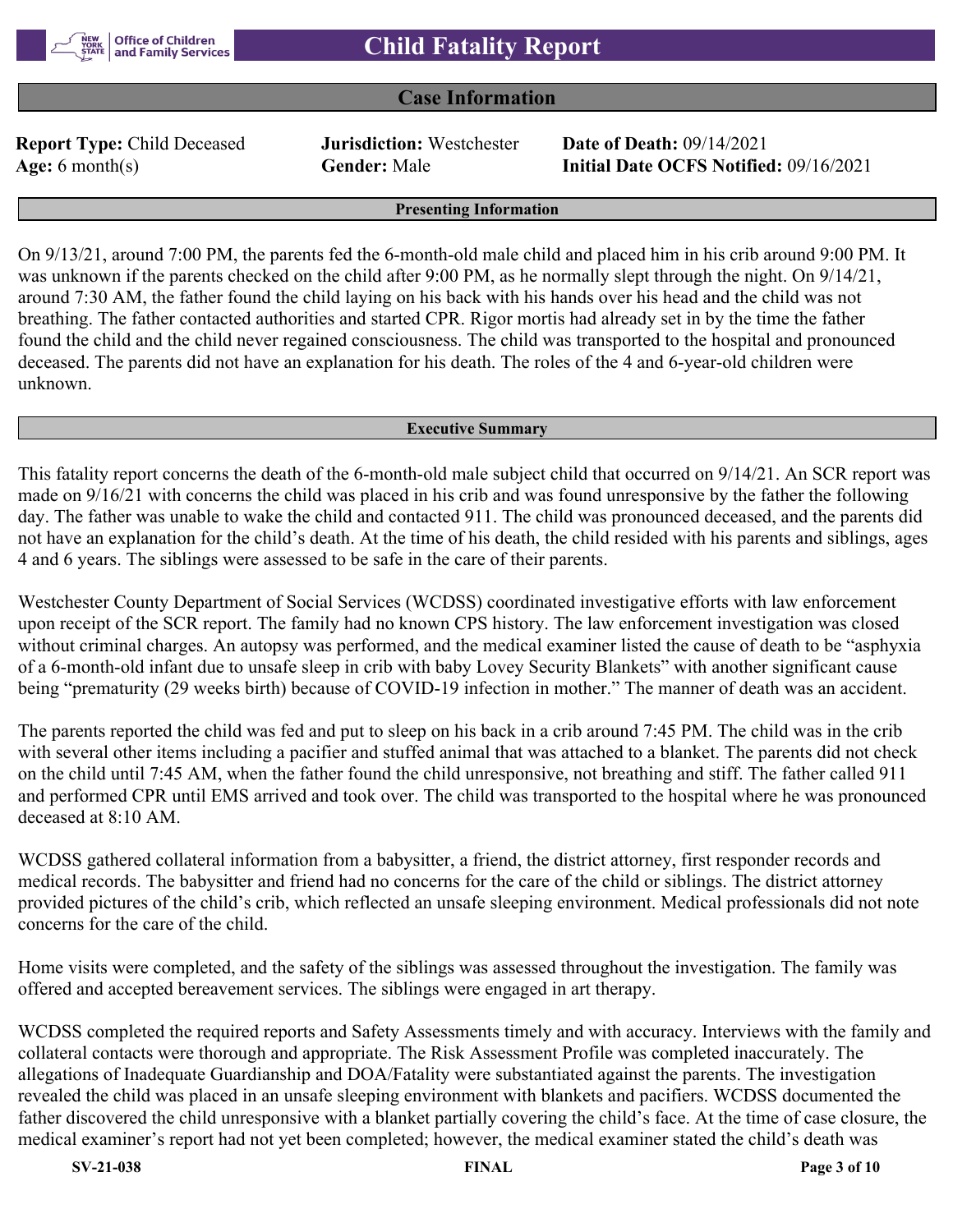

believed to be a result of an unsafe sleeping environment. The medical examiner estimated the child to have passed away between 11:00 PM and 12:00 AM.

#### **PIP Requirement**

WCDSS will submit a PIP to the Westchester Regional Office within 30 days of the receipt of this report. The PIP will identify action(s) the WCDSS has taken, or will take, to address the cited issue(s). For issues where a PIP is currently implemented, WCDSS will review the plan and revise as needed to address ongoing concerns.

### **Findings Related to the CPS Investigation of the Fatality**

#### **Safety Assessment:**

| Was sufficient information gathered to make the decision recorded on<br>the:                                                                                             |                                                                              |
|--------------------------------------------------------------------------------------------------------------------------------------------------------------------------|------------------------------------------------------------------------------|
| <b>Approved Initial Safety Assessment?</b><br>$\circ$                                                                                                                    | Yes                                                                          |
| Safety assessment due at the time of determination?<br>$\circ$                                                                                                           | Yes                                                                          |
| Was the safety decision on the approved Initial Safety Assessment<br>$\bullet$<br>appropriate?                                                                           | Yes                                                                          |
| <b>Determination:</b>                                                                                                                                                    |                                                                              |
| Was sufficient information gathered to make determination(s) for all<br>$\bullet$<br>allegations as well as any others identified in the course of the<br>investigation? | Yes, sufficient information was<br>gathered to determine all<br>allegations. |
| Was the determination made by the district to unfound or indicate<br>$\bullet$<br>appropriate?                                                                           | Yes                                                                          |
| Explain:                                                                                                                                                                 |                                                                              |
| The decision to close the case was appropriate.                                                                                                                          |                                                                              |
| Was the decision to close the case appropriate?                                                                                                                          | Yes                                                                          |
| Was casework activity commensurate with appropriate and relevant statutory No<br>or regulatory requirements?                                                             |                                                                              |
| Was there sufficient documentation of supervisory consultation?                                                                                                          | Yes, the case record has detail of the<br>consultation.                      |
|                                                                                                                                                                          |                                                                              |

#### **Explain:** The Risk Assessment Profile was completed inaccurately.

#### **Required Actions Related to the Fatality**

#### Are there Required Actions related to the compliance issue(s)?  $\chi$ <sup>Y</sup>es  $\Box$  No

| Issue:   | Adequacy of Risk Assessment Profile (RAP)                                                                                                                                                      |
|----------|------------------------------------------------------------------------------------------------------------------------------------------------------------------------------------------------|
| Summary: | The Risk Assessment Profile documented there were no children who died as a result of abuse or<br>maltreatment; however, the allegation of DOA/Fatality was substantiated against the parents. |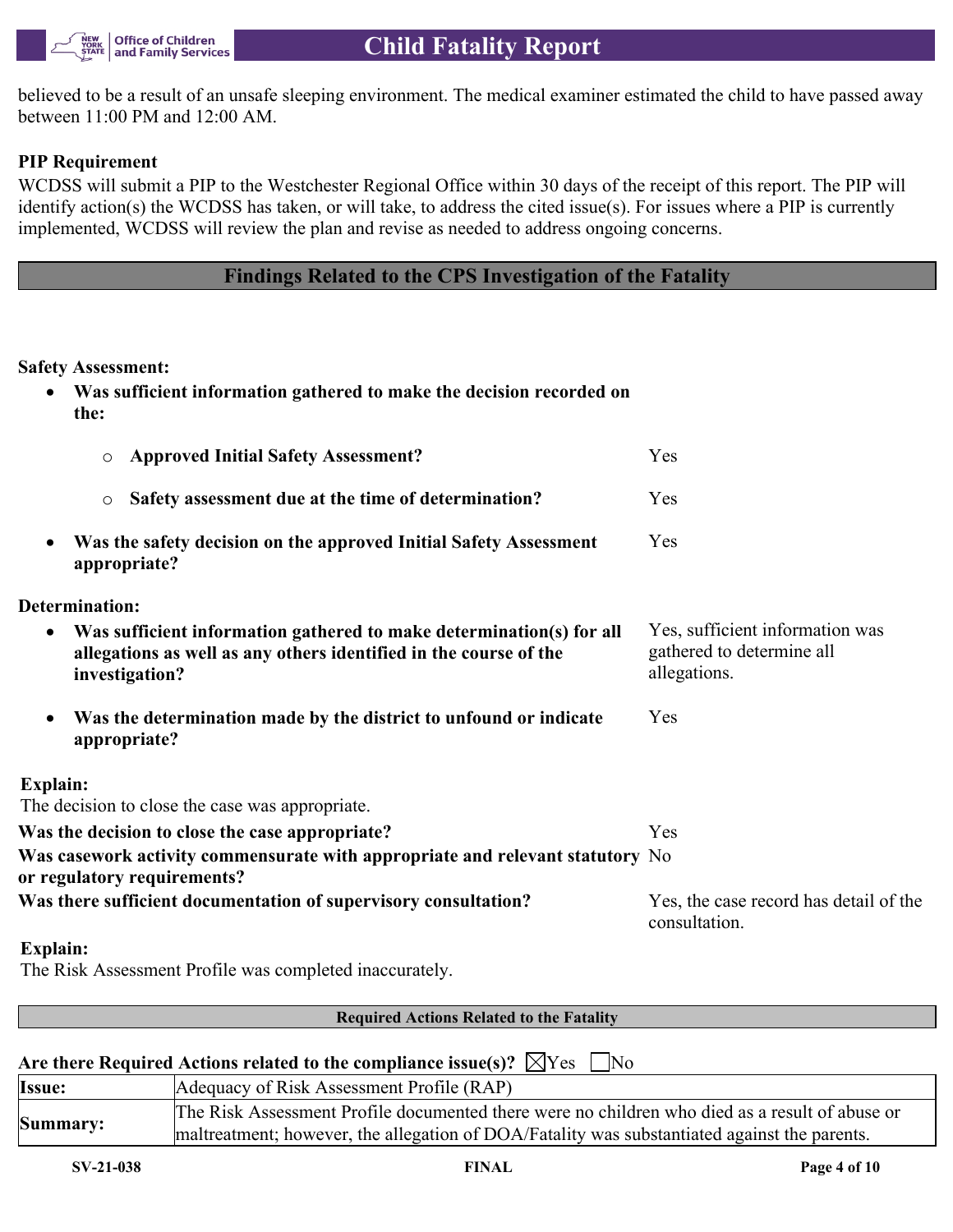Office of Children<br>| and Family Services NEW<br>YORK<br>STATE

 **Child Fatality Report**

|                | <b>Legal Reference:</b> $ 18 \text{ NYCRR } 432.2(\text{d}) $                                                                                                          |
|----------------|------------------------------------------------------------------------------------------------------------------------------------------------------------------------|
| <b>Action:</b> | WCDSS will consider all risk elements identified throughout the course of the investigation and<br>accurately document such elements into the Risk Assessment Profile. |

# **Fatality-Related Information and Investigative Activities**

|                                                          | <b>Incident Information</b>                                             |                            |             |
|----------------------------------------------------------|-------------------------------------------------------------------------|----------------------------|-------------|
| <b>Date of Death: 09/14/2021</b>                         | Time of Death: 08:10 AM                                                 |                            |             |
| Date of fatal incident, if different than date of death: |                                                                         |                            | 09/13/2021  |
| Time of fatal incident, if different than time of death: |                                                                         |                            | 11:00 PM    |
| County where fatality incident occurred:                 |                                                                         |                            | Westchester |
| Was 911 or local emergency number called?                |                                                                         |                            | Yes         |
| <b>Time of Call:</b>                                     |                                                                         |                            | 07:48 AM    |
| Did EMS respond to the scene?                            |                                                                         |                            | Yes         |
|                                                          | At time of incident leading to death, had child used alcohol or drugs?  |                            | N/A         |
| Child's activity at time of incident:                    |                                                                         |                            |             |
| $\boxtimes$ Sleeping                                     | Working                                                                 | Driving / Vehicle occupant |             |
| Playing                                                  | Eating                                                                  | Unknown                    |             |
| Other                                                    |                                                                         |                            |             |
|                                                          | Did child have supervision at time of incident leading to death? Yes    |                            |             |
|                                                          | How long before incident was the child last seen by caretaker? 12 Hours |                            |             |
|                                                          | At time of incident was supervisor impaired? Not impaired.              |                            |             |
| At time of incident supervisor was:                      |                                                                         |                            |             |
| Distracted                                               | Absent                                                                  |                            |             |
| Asleep                                                   | Other: In another room                                                  |                            |             |
| Total number of deaths at incident event:                |                                                                         |                            |             |
| Children ages 0-18: 1                                    |                                                                         |                            |             |
| Adults: 0                                                |                                                                         |                            |             |
|                                                          | <b>Household Composition at time of Fatality</b>                        |                            |             |

| <b>Household</b>           | <b>Relationship</b> | Role                | Gender | Age                   |
|----------------------------|---------------------|---------------------|--------|-----------------------|
| Deceased Child's Household | Deceased Child      | Alleged Victim      | Male   | $6$ Month $(s)$       |
| Deceased Child's Household | Father              | Alleged Perpetrator | Male   | $35$ Year(s)          |
| Deceased Child's Household | Mother              | Alleged Perpetrator | Female | $34$ Year(s)          |
| Deceased Child's Household | Sibling             | No Role             | Male   | $ 4 \text{ Year}(s) $ |
| Deceased Child's Household | Sibling             | No Role             | Female | $6$ Year(s)           |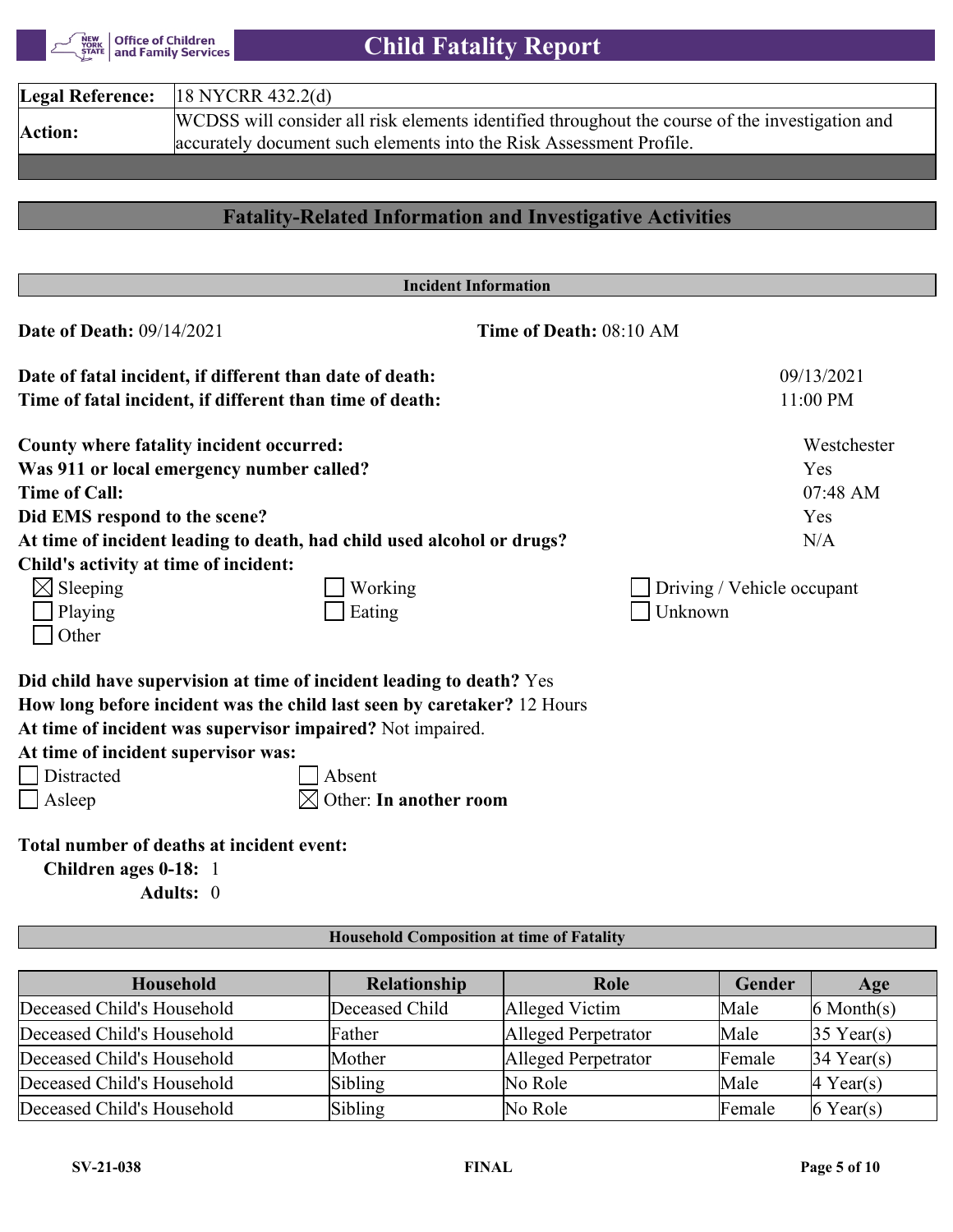

#### **LDSS Response**

On 9/16/21, WCDSS received an SCR report regarding the death. Within the first 24 hours of the investigation, WCDSS contacted the source of the report and law enforcement. A CPS history check was documented, and the medical examiner and district attorney's offices were made aware of the death.

The family was interviewed during a home visit on 9/16/21. The record did not reflect the siblings provided information regarding the death; however, it was noted that the siblings felt safe in the care of their parents. The parents were interviewed together and stated the day prior to the child's death was a normal day. The child was put to sleep in his crib after a feeding around 7:45 PM. The child was placed on his back and he was wearing a sleep sack. There was a pacifier and a stuffed animal attached to a washcloth in the crib. On 9/14/21, the parents woke up around 6:45 AM; however, did not check on the child as he had been sleeping for about 12 hours a night and he had not cried. Around 7:15 AM, the 6 year-old sibling got on the school bus and the mother left for work. The father checked on the child around 7:45 AM and the child was cold, gray and stiff with a white substance and blood coming from his nose. The father was unable to wake the child and he called 911. The father performed CPR as instructed by the 911 operator until EMS arrived and took over and then transported the child to the hospital. The parents were informed of safe sleeping recommendations at the time of the child's birth.

The babysitter watched the child on 9/13/21 and stated the child acted normally. She did not have concerns for the parents' care of their children. A friend was interviewed and described the parents to be "wonderful parents." Additionally, the pediatrician did not have concerns for the care the parents provided to the child.

The district attorney's office obtained pictures of the child's crib which contained a fuzzy blanket, a blanket the size of a washcloth (Lovey Security Blanket) and pacifiers. After gathering information from the district attorney's office, WCDSS re-interviewed the parents on 10/14/21, and the parents denied having the items in the crib; however, statements received from law enforcement noted that the father stated that on 9/14/21, he entered the child's room and observed the child to have a small blanket partially covering his face and that the father placed the Lovey Security Blanket next to the child and gave him a pacifier.

After completing all casework requirements and gathering information to determine their case, WCDSS closed their case as the siblings were safe and the family did not require additional intervention from WCDSS.

#### **Official Manner and Cause of Death**

**Official Manner:** Accident **Primary Cause of Death:** From an injury - external cause **Person Declaring Official Manner and Cause of Death:** Medical Examiner

**Multidisciplinary Investigation/Review**

**Was the fatality investigation conducted by a Multidisciplinary Team (MDT)?**Yes

**Was the fatality referred to an OCFS approved Child Fatality Review Team?**Yes **Comments:** The death was referred to an OCFS approved Child Fatality Review Team.

#### **SCR Fatality Report Summary**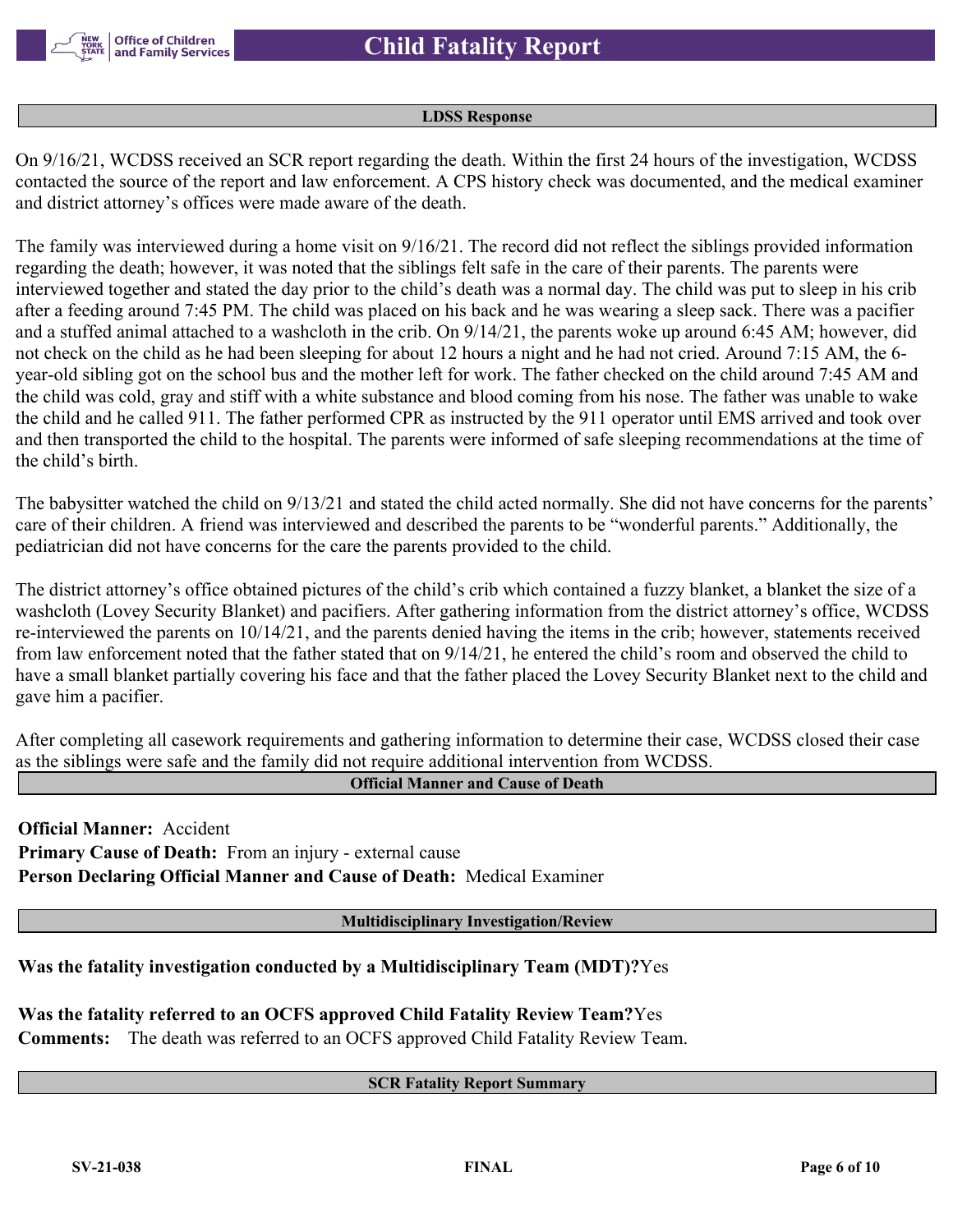

# **Child Fatality Report**

| <b>Alleged Victim(s)</b>                 | <b>Alleged Perpetrator(s)</b>                   | Allegation(s)              | <b>Allegation</b><br><b>Outcome</b> |
|------------------------------------------|-------------------------------------------------|----------------------------|-------------------------------------|
| 059424 - Deceased Child, Male, 6<br>Mons | $ 059425$ - Father, Male, 35 Year(s)            | DOA / Fatality             | Substantiated                       |
| 059424 - Deceased Child, Male, 6<br>Mons | $ 059425$ - Father, Male, 35 Year(s)            | Inadequate<br>Guardianship | Substantiated                       |
| 059424 - Deceased Child, Male, 6<br>Mons | 059426 - Mother, Female, 34<br>Year(s)          | DOA / Fatality             | Substantiated                       |
| 059424 - Deceased Child, Male, 6<br>Mons | 059426 - Mother, Female, 34<br>$\text{Year}(s)$ | Inadequate<br>Guardianship | Substantiated                       |

#### **CPS Fatality Casework/Investigative Activities**

|                                                                                                                                                                           | Yes         | $\bf No$ | N/A         | <b>Unable to</b><br><b>Determine</b> |
|---------------------------------------------------------------------------------------------------------------------------------------------------------------------------|-------------|----------|-------------|--------------------------------------|
| All children observed?                                                                                                                                                    | $\boxtimes$ |          |             |                                      |
| When appropriate, children were interviewed?                                                                                                                              | $\boxtimes$ |          |             |                                      |
| Alleged subject(s) interviewed face-to-face?                                                                                                                              | $\boxtimes$ |          |             |                                      |
| All 'other persons named' interviewed face-to-face?                                                                                                                       |             |          | $\boxtimes$ |                                      |
| Contact with source?                                                                                                                                                      | $\boxtimes$ |          |             |                                      |
| All appropriate Collaterals contacted?                                                                                                                                    | $\boxtimes$ |          |             |                                      |
| Was a death-scene investigation performed?                                                                                                                                | $\boxtimes$ |          |             |                                      |
| Was there discussion with all parties (youth, other household members,<br>and staff) who were present that day (if nonverbal, observation and<br>comments in case notes)? | $\boxtimes$ |          |             |                                      |
| Coordination of investigation with law enforcement?                                                                                                                       | $\boxtimes$ |          |             |                                      |
| Was there timely entry of progress notes and other required<br>documentation?                                                                                             | $\boxtimes$ |          |             |                                      |

#### **Fatality Safety Assessment Activities**

|                                                                                                                                                 | Yes         | N <sub>0</sub> | N/A | <b>Unable to</b><br><b>Determine</b> |
|-------------------------------------------------------------------------------------------------------------------------------------------------|-------------|----------------|-----|--------------------------------------|
| Were there any surviving siblings or other children in the household?                                                                           | $\boxtimes$ |                |     |                                      |
| Was there an adequate assessment of impending or immediate danger to surviving siblings/other children in the<br>household named in the report: |             |                |     |                                      |
| <b>Within 24 hours?</b>                                                                                                                         | $\boxtimes$ |                |     |                                      |
| At 7 days?                                                                                                                                      | $\boxtimes$ |                |     |                                      |
| At 30 days?                                                                                                                                     | $\times$    |                |     |                                      |
| Was there an approved Initial Safety Assessment for all surviving<br>siblings/ other children in the household within 24 hours?                 | $\boxtimes$ |                |     |                                      |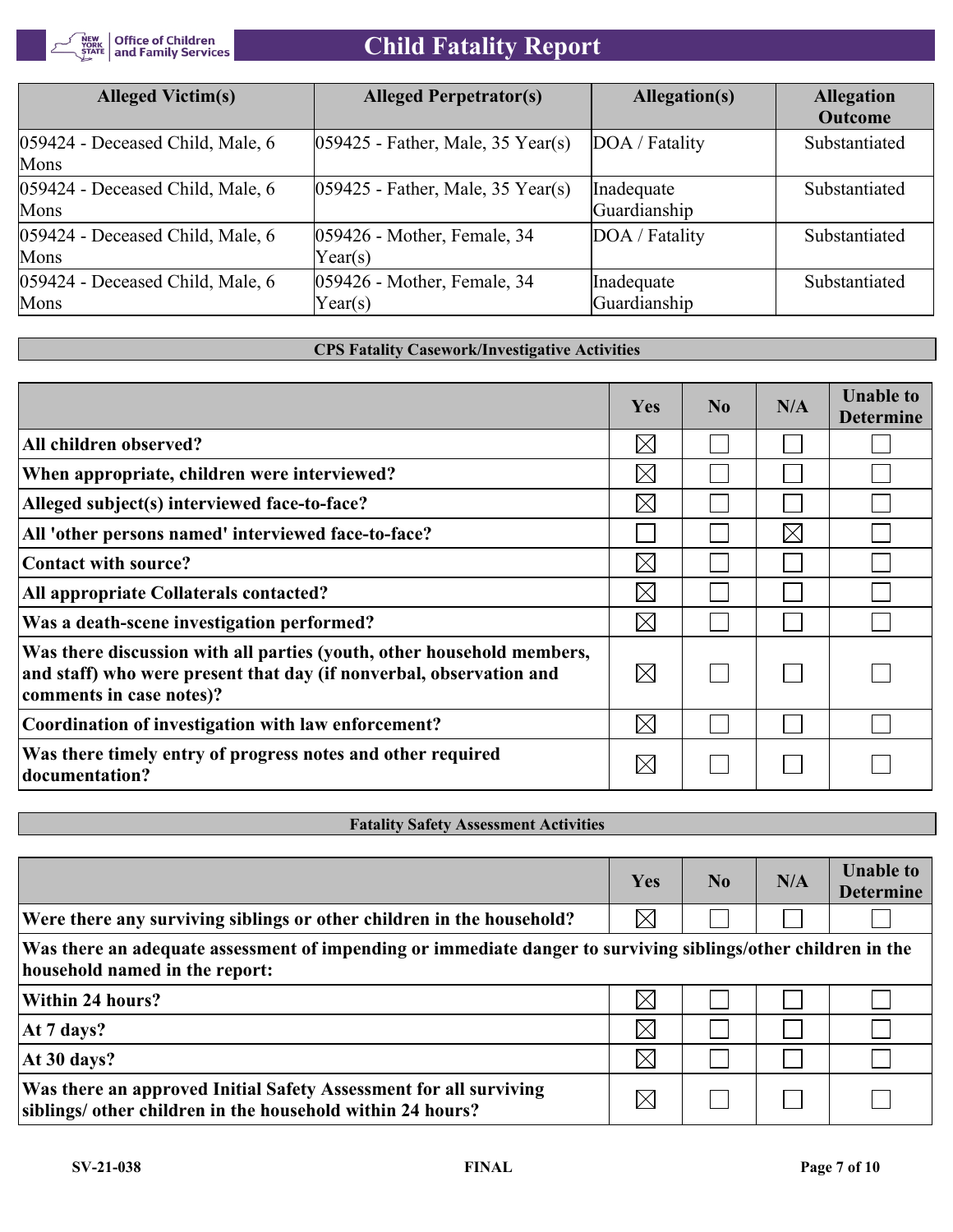

| Are there any safety issues that need to be referred back to the local<br>district?                                                                                                                                                        |  |  |
|--------------------------------------------------------------------------------------------------------------------------------------------------------------------------------------------------------------------------------------------|--|--|
| When safety factors were present that placed the surviving siblings/other<br>children in the household in impending or immediate danger of serious<br>harm, were the safety interventions, including parent/caretaker actions<br>adequate? |  |  |

#### **Fatality Risk Assessment / Risk Assessment Profile**

|                                                                                                                                                             | Yes         | N <sub>0</sub> | N/A | <b>Unable to</b><br><b>Determine</b> |
|-------------------------------------------------------------------------------------------------------------------------------------------------------------|-------------|----------------|-----|--------------------------------------|
| Was the risk assessment/RAP adequate in this case?                                                                                                          |             | $\times$       |     |                                      |
| During the course of the investigation, was sufficient information<br>gathered to assess risk to all surviving siblings/other children in the<br>household? | $\times$    |                |     |                                      |
| Was there an adequate assessment of the family's need for services?                                                                                         | $\boxtimes$ |                |     |                                      |
| Did the protective factors in this case require the LDSS to file a petition<br>in Family Court at any time during or after the investigation?               |             | $\times$       |     |                                      |
| Were appropriate/needed services offered in this case                                                                                                       | $\times$    |                |     |                                      |

#### **Placement Activities in Response to the Fatality Investigation**

|                                                                                                                                                                                                       | Yes | No.      | N/A | <b>Unable to</b><br><b>Determine</b> |
|-------------------------------------------------------------------------------------------------------------------------------------------------------------------------------------------------------|-----|----------|-----|--------------------------------------|
| Did the safety factors in the case show the need for the surviving<br>siblings/other children in the household be removed or placed in foster<br>care at any time during this fatality investigation? |     | $\times$ |     |                                      |
| Were there surviving children in the household that were removed either<br>as a result of this fatality report / investigation or for reasons unrelated<br>to this fatality?                          |     |          |     |                                      |
| <b>Explain as necessary:</b><br>The surviving siblings did not need to be removed as a result of the fatality investigation.                                                                          |     |          |     |                                      |

#### **Legal Activity Related to the Fatality**

#### **Was there legal activity as a result of the fatality investigation?** There was no legal activity.

| Services Provided to the Family in Response to the Fatality |                       |                       |                                                        |                              |                                     |     |                                          |
|-------------------------------------------------------------|-----------------------|-----------------------|--------------------------------------------------------|------------------------------|-------------------------------------|-----|------------------------------------------|
|                                                             |                       |                       |                                                        |                              |                                     |     |                                          |
| <b>Services</b>                                             | After<br><b>Death</b> | but<br><b>Refused</b> | Provided   Offered,   Offered,  <br>Unknown<br>if Used | <b>Not</b><br><b>Offered</b> | <b>Needed</b><br>but<br>Unavailable | N/A | <b>CDR</b><br><b>Lead to</b><br>Referral |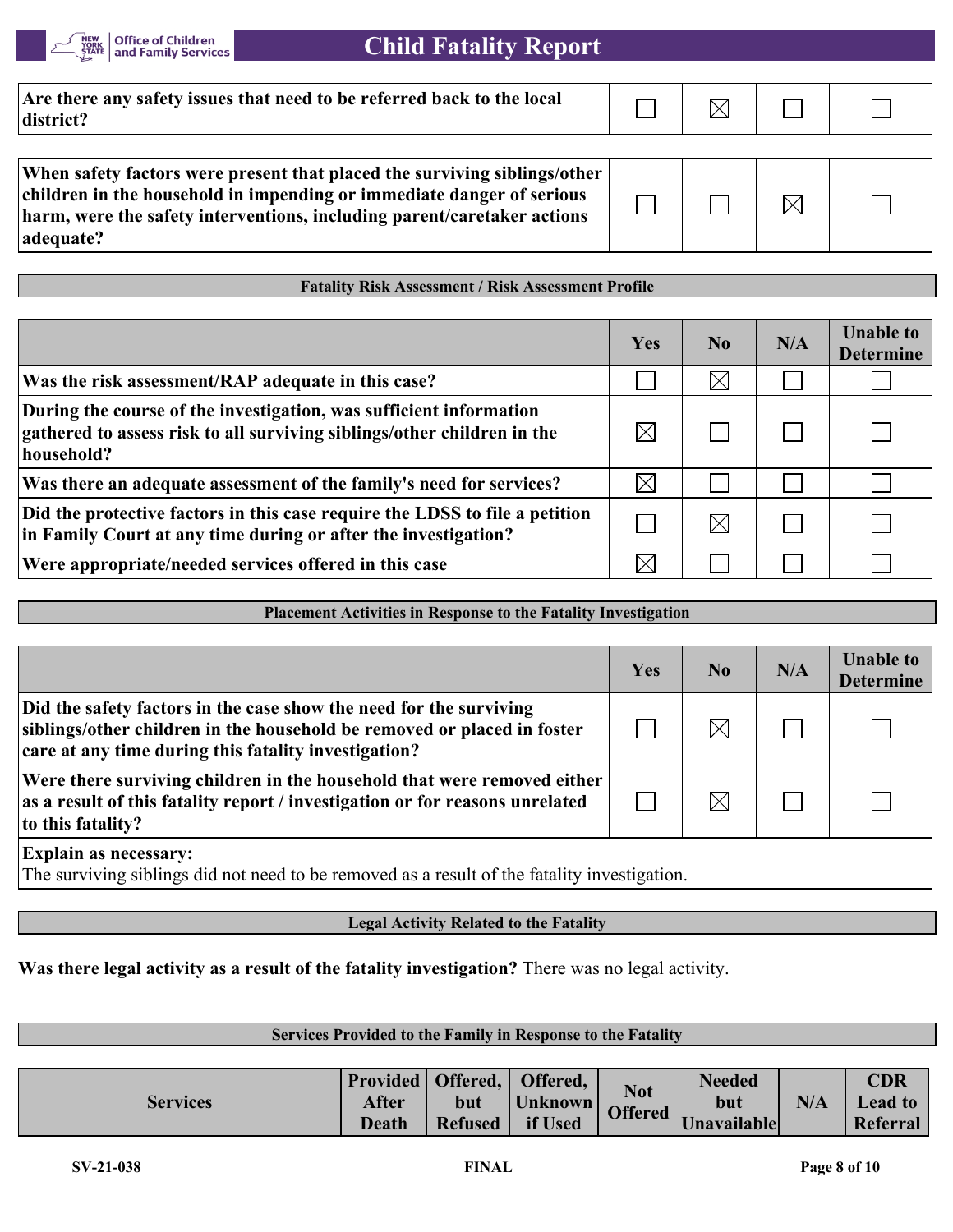

| <b>Bereavement counseling</b>        | $\boxtimes$ |          |  |             |  |
|--------------------------------------|-------------|----------|--|-------------|--|
| <b>Economic support</b>              |             |          |  | $\boxtimes$ |  |
| <b>Funeral arrangements</b>          |             | $\times$ |  |             |  |
| <b>Housing assistance</b>            |             |          |  | $\boxtimes$ |  |
| <b>Mental health services</b>        | $\boxtimes$ |          |  |             |  |
| <b>Foster care</b>                   |             |          |  | $\boxtimes$ |  |
| <b>Health care</b>                   |             |          |  | $\boxtimes$ |  |
| <b>Legal services</b>                |             |          |  | $\boxtimes$ |  |
| <b>Family planning</b>               |             |          |  | $\boxtimes$ |  |
| <b>Homemaking Services</b>           |             |          |  | $\boxtimes$ |  |
| <b>Parenting Skills</b>              |             |          |  | $\boxtimes$ |  |
| <b>Domestic Violence Services</b>    |             |          |  | $\boxtimes$ |  |
| <b>Early Intervention</b>            |             |          |  | $\boxtimes$ |  |
| <b>Alcohol/Substance abuse</b>       |             |          |  | $\boxtimes$ |  |
| <b>Child Care</b>                    |             |          |  | $\boxtimes$ |  |
| Intensive case management            |             |          |  | $\boxtimes$ |  |
| Family or others as safety resources |             |          |  | $\boxtimes$ |  |
| Other                                |             |          |  | $\times$    |  |

# **Were services provided to siblings or other children in the household to address any immediate needs and support their well-being in response to the fatality?** Yes

**Explain:**

The siblings were engaged in art therapy at the time of case closure.

# **Were services provided to parent(s) and other care givers to address any immediate needs related to the fatality?** Yes

#### **Explain:**

Bereavement services were offered to and accepted by the parents. They were engaged in the services in response to the death.

# **History Prior to the Fatality**

| <b>Child Information</b>                                                             |                |  |  |  |
|--------------------------------------------------------------------------------------|----------------|--|--|--|
| Did the child have a history of alleged child abuse/maltreatment?                    | N <sub>o</sub> |  |  |  |
| Was the child ever placed outside of the home prior to the death?                    | N <sub>o</sub> |  |  |  |
| Were there any siblings ever placed outside of the home prior to this child's death? | N <sub>o</sub> |  |  |  |
| Was the child acutely ill during the two weeks before death?                         | N <sub>o</sub> |  |  |  |

**Infants Under One Year Old**